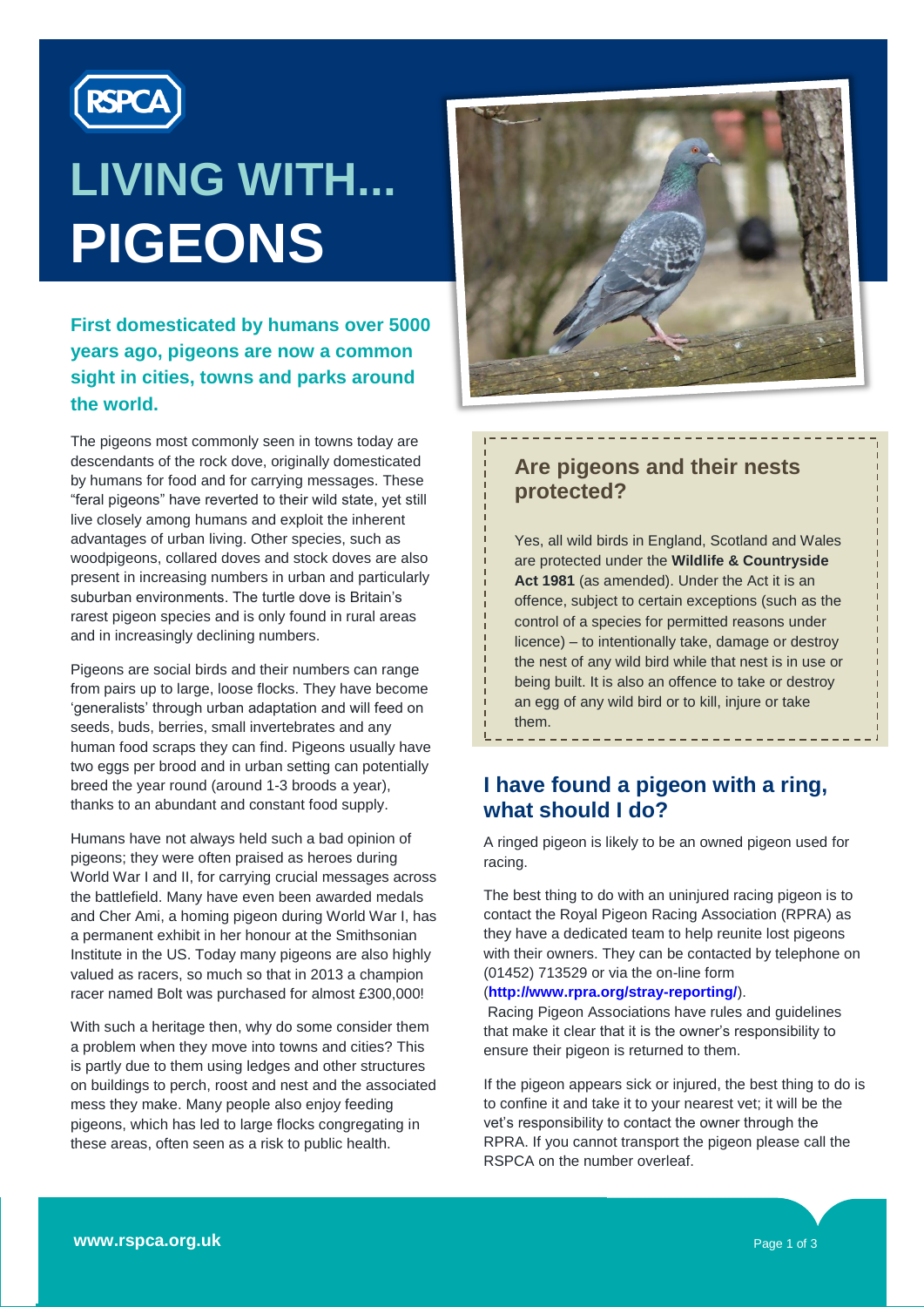# **LIVING WITH... PIGEONS**

# **How can I deter pigeons?**

#### **FROM MY GARDEN:**

.

Pigeons may sometimes be perceived as a nuisance and members of the public might wish to deter them from an area or a building for various reasons. The most humane way of doing this is **to reduce food availability**, as this is a major reason why pigeons are attracted to an area.

If you feed birds in your garden, it is often difficult to feed them without feeding pigeons as well; you will have to find ways to prevent pigeons taking the food or stop feeding birds altogether. You should also ask your neighbours not to feed them either. **Make sure to dispose of edible litter carefully** – put it in secured bins with lids to prevent it being accessible.



#### **FROM NESTING IN MY ROOF:**

- Simple wire-frame structures around chimney pots have shown some success, as has the use of bird deterrence wire. These impede the pigeons from settling on flat roofs or chimney stacks by ensuring they cannot fold their wings once they have landed.
- Anti-perching devices, such as spines, are considered to be one of the most humane ways of trying to minimise the problems these birds can cause. The spines are usually angled so that they are awkward to land on but will not impale the bird but some may also be designed to bend but be firm enough to provide an uncomfortable perching or roosting place for the bird. **However, it is vital these are installed appropriately by trained professionals and inspected regularly.**
- When installed properly, netting can provide humane, long-term solution to controlling birds. However, problems can appear when the netting is incorrectly installed or insufficiently maintained, which leaves gaps where the birds are able to enter and then become trapped, often suffering a slow and painful death. When installing netting, always check to ensure the pigeons are not breeding so that young do not get separated from their parents. **As with anti-perch devices, netting should be installed and inspected regularly.**

**If you are having problems with pigeons nesting on your property, the RSPCA has produced a leaflet on 'Living with... nesting birds' which contains more information and advice**

# **Can pigeon numbers be legally controlled?**

Some species of pigeon or dove can be legally controlled under licences issued by Natural England or Natural Resources Wales. These include General Licences, but these can only be relied upon by authorised people for certain activities and only if there is the possibility of controlling the numbers humanely. Wherever possible, the RSPCA would always prefer non-lethal solutions and only if there is a serious problem and non-lethal means are ineffective or impractical should killing be contemplated.

Reasons for control include: preserve public health; reasons of air safety; to prevent serious damage to agricultural crops; or to protect other wild birds. However, it remains illegal to do anything that will cause unnecessary suffering to the birds. If breeding is taking place, but there is a risk to public health or safety, then it is possible for an authorised person to remove the birds, nests and eggs under one of these licences.

Details of these licences are available on Natural England"s website (**[www.gov.uk/wildlife-licences](http://www.gov.uk/wildlife-licences)**).